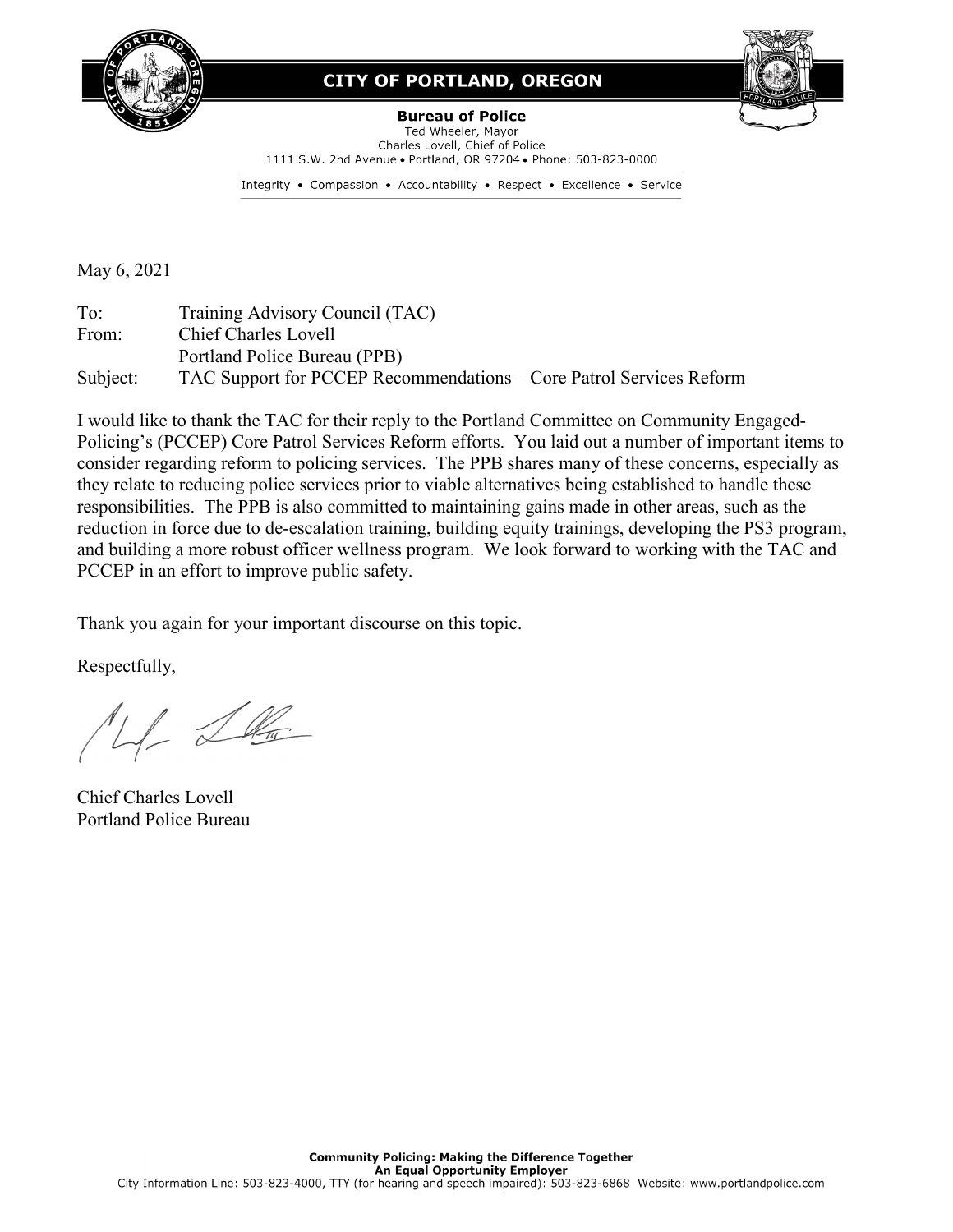# **Portland Police Bureau Training Advisory Council**

**Date:** February 3, 2021

**From:** Shawn Campbell Chair, Training Advisory Council

**To:** The Portland Committee on Community-Engaged Policing Chief of Police Chuck Lovell Mayor Ted Wheeler

**Subject:** Core Patrol Services Reform

On behalf of the Portland Police Bureau's (PPB) Training Advisory Council (TAC), I am writing to you today to convey our thoughts and assertions regarding the Portland Committee on Community-Engaged Policing's (PCCEP) review of the PPB's core patrol services. The TAC views this as an important opportunity for community input regarding a key part of our public safety system. Our statements below are based upon the work that the TAC has done over the years; for each of the recommendations, we cite our resolutions, reports, and recommendations that form the basis of what we state.

We fully believe that significant and effective improvement is possible. However, it will require leadership that sets clear goals, involves the community in decisions, and rolls up its sleeves to provide whatever support is needed rather than settling for what is expedient. We look forward to providing further input regarding needed changes and strategies for implementing these changes. If you need to contact the TAC or myself regarding this matter, you can do so via email at [ppbtac@gmail.com.](mailto:ppbtac@gmail.com)

Yours Truly,

Shawn Campbell TAC Chair

#### *About the Training Advisory Council:*

*The TAC was created in 2012 as a police bureau advisory body by city resolution 36912. The TAC is a citizen's group with the mission of providing ongoing advice to the Chief of Police and the bureau's Training Division in order to continuously improve training standards, practices, and outcomes through the examination of training philosophy, content, delivery, tactics, policy, equipment, and facilities. The TAC is also tasked by Section 86 of the DOJ settlement agreement with the City of Portland to identify and report to the Chief of Police any patterns in the bureau's use of force. Website:<https://www.portlandoregon.gov/police/61449>*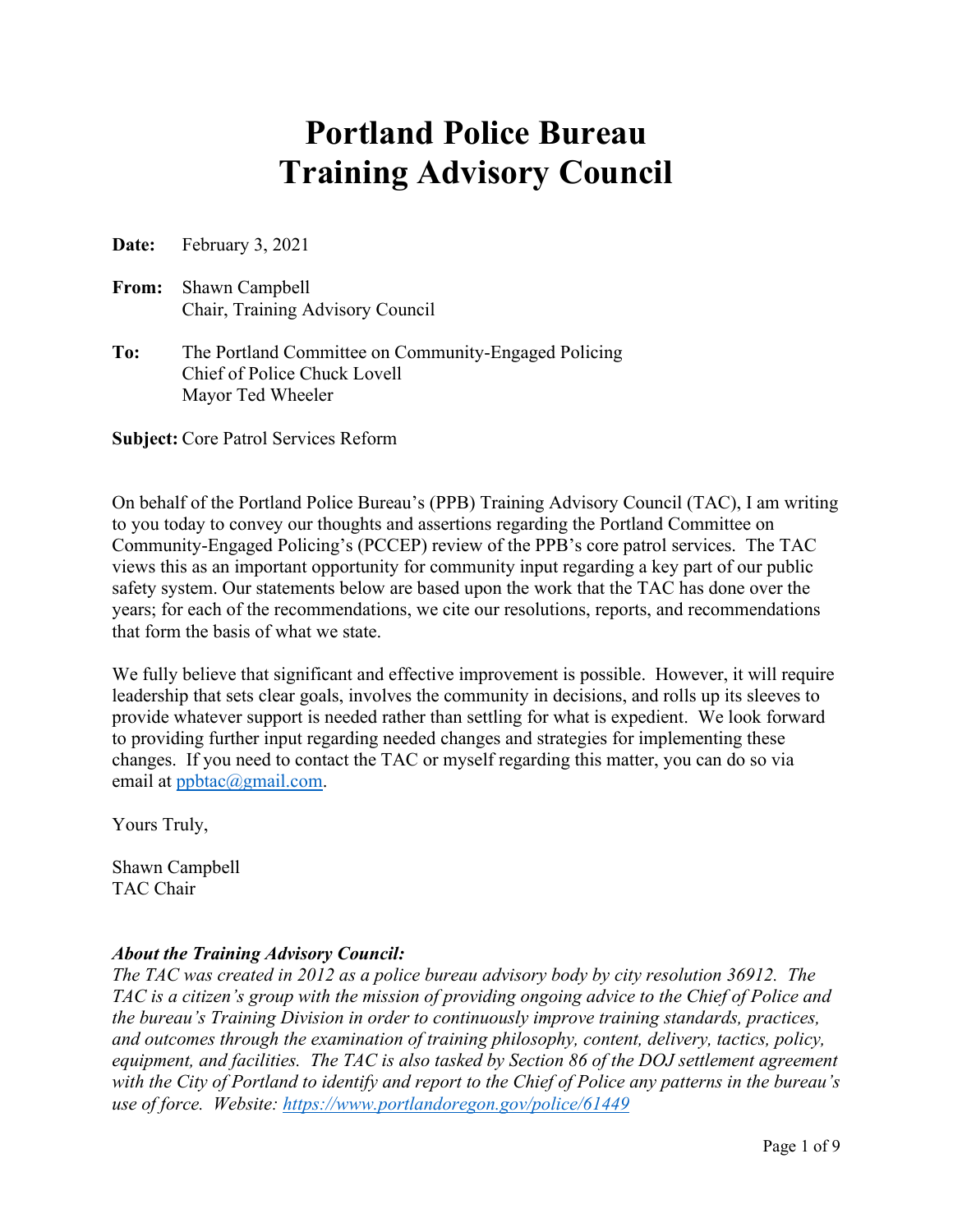### **1. Utilizing Proper Change Management Strategies**

*(CMR) Change Management Resolution – July 2020* <https://www.portlandoregon.gov/police/article/763831>

#### *(OPW) Overview of Police Work Report – September 2020* <https://www.portlandoregon.gov/police/article/765707>

The TAC is opposed to ill-thought-out reactive reforms based upon untested assumptions and personal viewpoints. The TAC supports reforms that are built upon an evidence-based foundation of appropriately utilized data and analysis, both quantitative and qualitative, and which are implemented utilizing a comprehensive change management strategy.

It must be recognized that inequities exist within our public safety system, and that reform is needed to ensure the equitable treatment of all communities regardless of race, gender, sexual orientation, disability, creed, income, or other factor. However, too often over the past year the push for reform has been driven by misinformation, fear, desire for political gain, and a rush for quick fixes, often leading to negative consequences that might have been foreseen with adequate consideration. It is important to remember that the communities most impacted by our current public safety system are also more likely to experience crimes, meaning they are also most in need of the core patrol services that the system should be designed to provide *(OPW, slide 15 and 16)*. Poorly planned and implemented reforms, such as the cutting of services prior to having viable functioning alternatives put into place, can result in an outsized negative effect on the very communities such reforms are meant to help.

While there is a risk inherent in any type of public safety reform, requiring a certain willingness to figure things out as we go, this risk can be significantly limited by putting into practice effective change management strategies; including using available data and analysis to form a shared full view of current conditions, collaborating in the creation of realistic goals and timeframes, and utilizing a stepwise implementation process to allow for the analysis and adjustment of both new and existing programs over time *(CMR)*.

#### **2. Maintaining the Success of De-Escalation Training and Directives**

*(FUT) Changes in Force Utilization Over Time Report – September 2020* <https://www.portlandoregon.gov/police/article/765706>

*(OPW) Overview of Police Work Report – September 2020* <https://www.portlandoregon.gov/police/article/765707>

*(PUF) Patterns in Use of Force Report – July 2020* <https://www.portlandoregon.gov/police/article/763834>

The TAC is opposed to further cuts to the number of sworn officers without viable functioning alternatives being first put into place. While the TAC is supportive of public safety alternatives to sworn officers, it does not support cuts that would affect the Behavioral Health Unit (BHU) or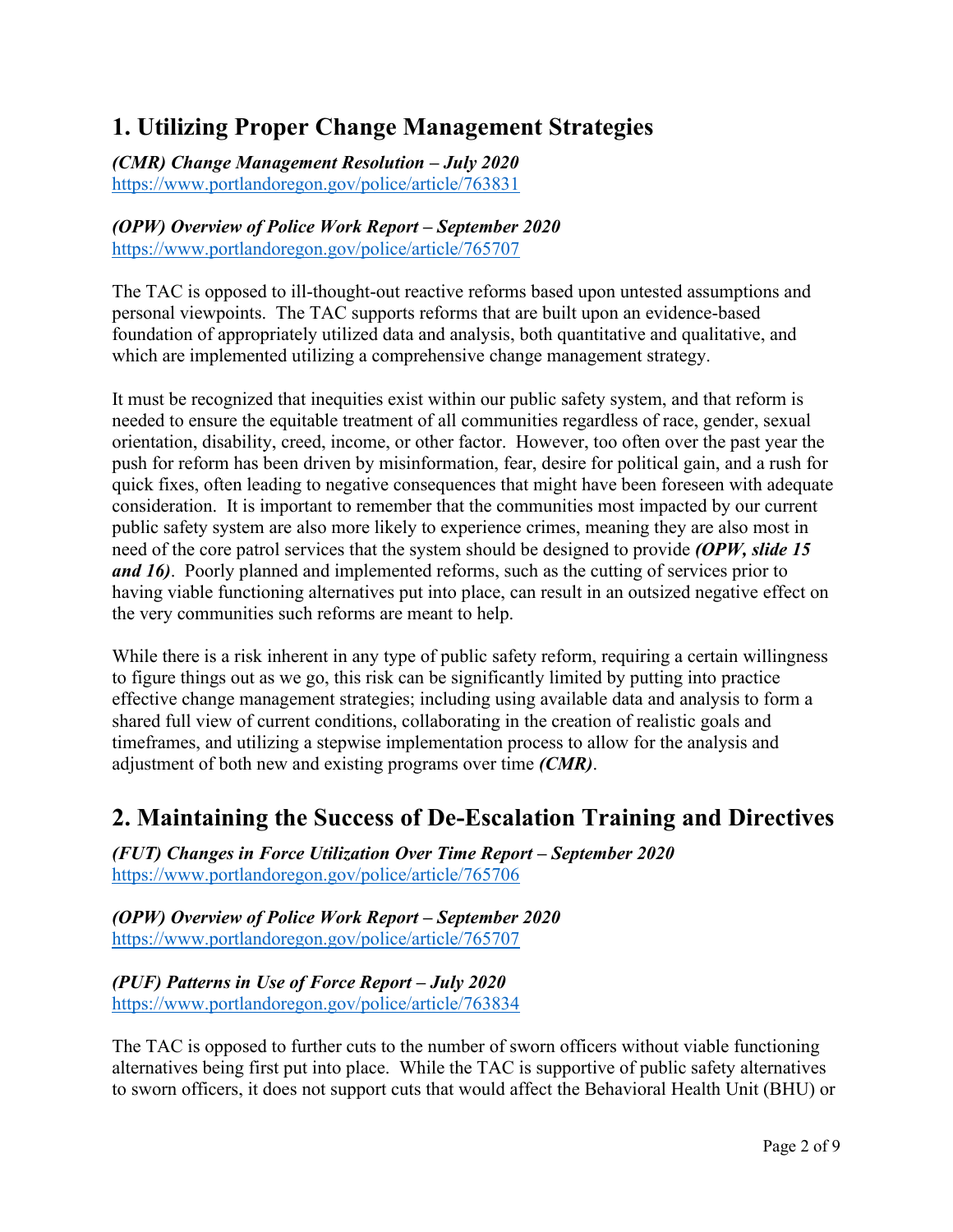otherwise limit the ability of officers to utilize the enhanced de-escalation tactics put into place by the PPB since the inception of the Department of Justice Settlement Agreement in 2012.

When looking at possible reforms, it is important to recognize the success of past endeavors. Following the Settlement Agreement, the PPB began implementing significant reforms meant to lower the use of force by officers providing core patrol services; including new directives regarding when and how to use force, the creation of the Behavioral Health Unit (BHU), new training focused on de-escalation, and the improved collection and analysis of use of force data. A series of recent reports by the TAC highlight the positive results of these reforms; including a 31% drop in the use of force by the PPB over the past five years *(FUT)*, and a drop of 75% or more for most individual types of force over the past decade, with many types seeing an over 90% decline *(PUF, page 6)*. It should be noted that these analyses are of uses of force while providing core patrol services and do not include uses of force related to crowd control events and other special circumstances. These under-reported figures highlight that not only is change possible, but that reforms to policy and training can result in significant positive change if given time.

A significant part of the PPB's success in lowering its use of force is the training and utilization of tactics involving multiple officers being on scene. Having a greater number of officers on scene allows them to more effectively and safely create the time and space needed to successfully de-escalate situations. As well, it allows for the utilization of lower levels of force in situations where the use of force is unavoidable. However, if multiple officers are not available to respond in a timely manner, such de-escalation tactics cannot be effectively utilized, resulting in a higher likelihood of force being used. In 2019, the PPB had 1.41 sworn officers per thousand Portland residents, down 18% compared to a decade ago. In 2020; due to cut positions, retirements, and transfers; the ratio is expected to fall further to 1.30 sworn officers per thousand Portland residents, down 25% compared to a decade ago *(OPW, slides 11 and 12).*

#### **3. Training Targeting Inequities and Officer Bias**

*(EIT) Emotional Intelligence Training Recommendation – September 2019* <https://www.portlandoregon.gov/police/article/745937>

*(EQS) Equity Staffing Resolution – November 2020* <https://www.portlandoregon.gov/police/article/765709>

*(OWP)* Officer Wellness Programs Recommendation – May 2019 <https://www.portlandoregon.gov/police/article/745938>

*(PJI) Procedural Justice and Implicit Bias Courses Feedback – August 2019*

<https://www.portlandoregon.gov/police/article/699311> <https://www.portlandoregon.gov/police/article/699316> <https://www.portlandoregon.gov/police/article/709399> <https://www.portlandoregon.gov/police/article/742533> <https://www.portlandoregon.gov/police/article/751927>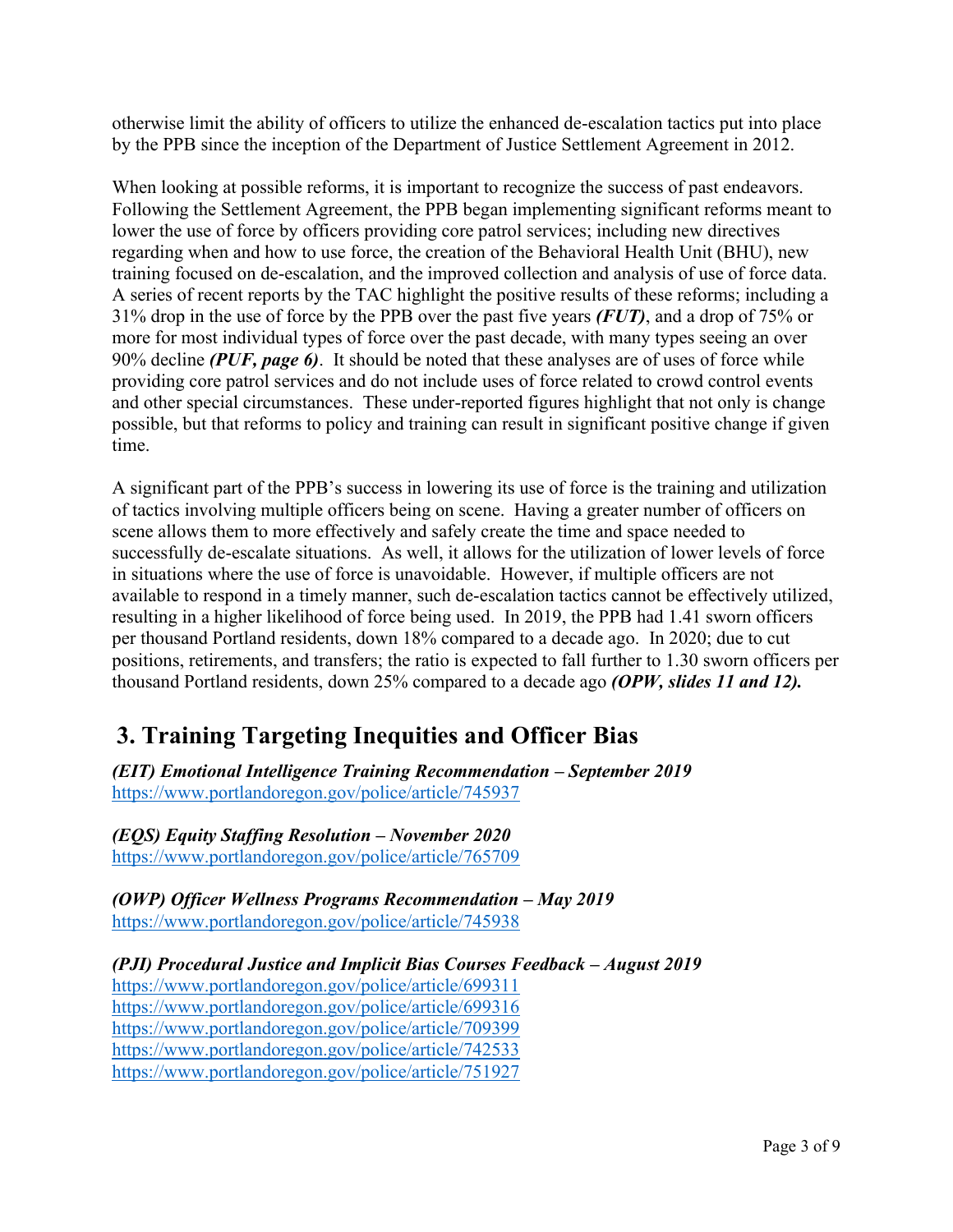### *(PUF) Patterns in Use of Force Report – July 2020*

<https://www.portlandoregon.gov/police/article/763834>

The TAC fully supports training developed by the PPB over the past three years to reduce issues of officer bias, which is a factor that can and does contribute to inequities in our public safety system, especially in the providing of core patrol services. Specifically, this includes training regarding implicit bias, procedural justice, emotional intelligence, and officer wellness. The TAC believes that, given time, when these aspects of training are fully integrated into the totality of PPB training, there will be reductions in the inequities currently inherent in our public safety system.

There is no question that officer bias plays a role in these inequities. For example, when looking at use of force compared to custodies, a measure meant to account for disparities caused by factors not directly attributable to officer bias, disparities still exist, remaining consistent despite significant drops in the overall amount to force used by the PPB over time *(PUF, pages 13-23)*. Such disparities can only be attributed to the actions of the officers and subjects involved. While the actions of subjects interacting with police certainly play a role in outcomes, the PPB only has control over the actions of its officers, and therefore has an obligation to train its officers to recognize and limit negative outcomes in its interactions as much as possible.

To the PPB's credit, over the past three years the bureau has focused on developing training and directives to mitigate and limit the effects of officer bias; this change is one of the central pillars of 21st century policing. Steps in this regard include the development of implicit bias and procedural justice training *(PJI)*, emotional intelligence training *(EIT)*, and comprehensive officer wellness programs *(OWP)*. Furthermore, the PPB has also committed to hiring an Equity Training Specialist and Equity Analyst whose primary roles are to integrate equity into all parts of PPB's training and identify directives and practices leading to inequitable outcomes both within the PPB and regarding its interactions with the public *(EQS)*. Though still in the early stages, and therefore needing more time to mature and show results, these steps are viewed by the TAC as being quite promising.

The TAC clearly recognizes that officer bias is not the only factor causing these inequities; many of those factors are outside the PPB's control, and that focusing solely on issues within the PPB might mitigate but cannot not solve larger social issues. The fact that inequities exist in our public safety system is indisputable, with data pertaining to custodies, stops, and use of force all showing certain communities interacting with the PPB at much higher levels than what their relative share of the general population would suggest. But while officer bias most certainly plays a role in the creation of these inequities, treating it as the sole or even the most significant factor oversimplifies a crucial problem in our society. Long standing socio-economic inequities, biases of the general public, biases within the justice system, and officer biases all play a role in these disparities, though the share of blame held by each of these factors is unknown *(PUF, pages 24-27)*.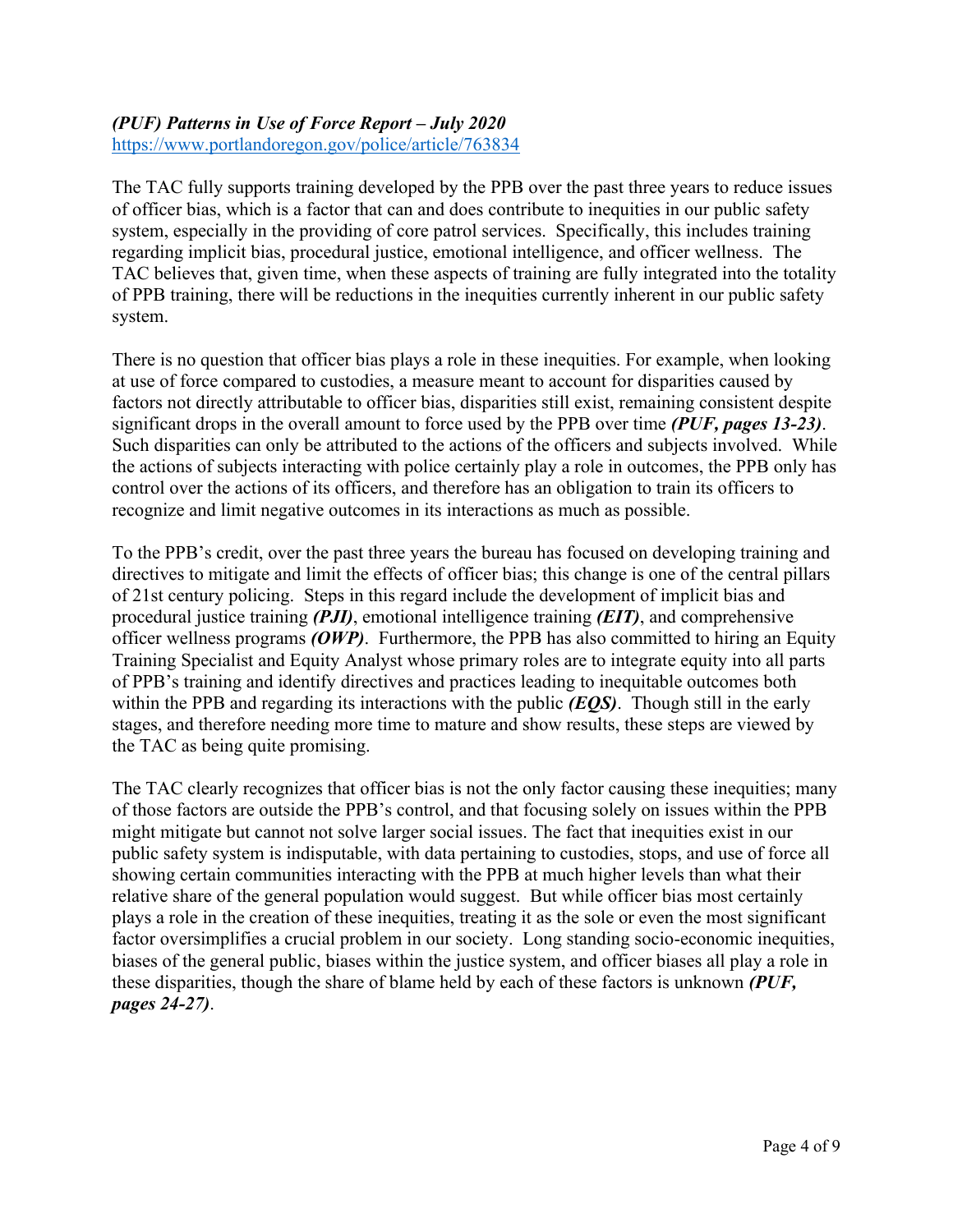### **4. Public Safety Support Specialist Program**

*(OPW) Overview of Police Work Report – September 2020* <https://www.portlandoregon.gov/police/article/765707>

*(PSE) Public Safety Support Specialist Program Expansion Recommendation – July 2020* <https://www.portlandoregon.gov/police/article/763833>

*(PST) Public Safety Support Specialist Program Training Recommendation – November 2020* <https://www.portlandoregon.gov/police/article/780183>

The TAC fully supports expansion of the PPB's Public Safety Support Specialist program (PS3) in order to create a new branch of the PPB specifically trained for and tasked with handling core patrol service calls for service not involving a crime. In addition, the TAC fully supports a transition over time to a recruitment and training system where the PS3 program is utilized as an apprenticeship program for future sworn officers.

In 2019, PPB responded to 363,447 calls for service, of which 16% resulted in a reported crime (79% of which were property crimes), 6% resulted in a subject being taken into custody, and 0.2% resulted in a use of force *(OPW, slide 7)*. Over the past decade, citizen initiated dispatched calls for service (via the Bureau of Emergency Communications) have risen significantly, with the growth largely driven by more low priority calls. As a result, the PPB's ability to put into practice the tenets of community policing and apply adequate resources to solving crimes has declined *(OPW, slides 9, 11, and 12)*. The work of police has become increasingly focused on handling personal disputes, situations which frighten or inconvenience community members, and other issues that do not rise to the level of a crime, a trend exacerbated by our community's failure to provide access to needed services to the most vulnerable members of our population. Increasingly we are expecting officers to be experts in handling every conceivable situation, and thus are setting them up to fail.

The TAC views the expansion of the PS3 program as an important part of solving these issues. By expanding the PS3 program, the PPB can respond to non-emergency calls for service and other time-consuming low-level tasks in a more cost-effective manner, freeing officers and other resources to better focus on what is considered traditional police work *(PSE)*. By developing training and protocols regarding the interactions between sworn officers, PS3s, and the Portland Street Response (PSR) teams, it would be possible to create distinct tools within the same toolbox, working in concert and combining their specific skillsets as needed *(PST)*.

In addition, the TAC believes it would be beneficial for the PPB to inaugurate a training system where all sworn officers serve for a time as PS3s, creating opportunities for recruits to fully develop important soft skills prior to being given the authority to cite, arrest, and utilize force. However, the PS3 program should also be kept as a separate career path for those interested in working in public safety while not serving as sworn officers. Overall, the PS3 program is viewed as an important avenue to improving diversity within the PPB *(PSE)*.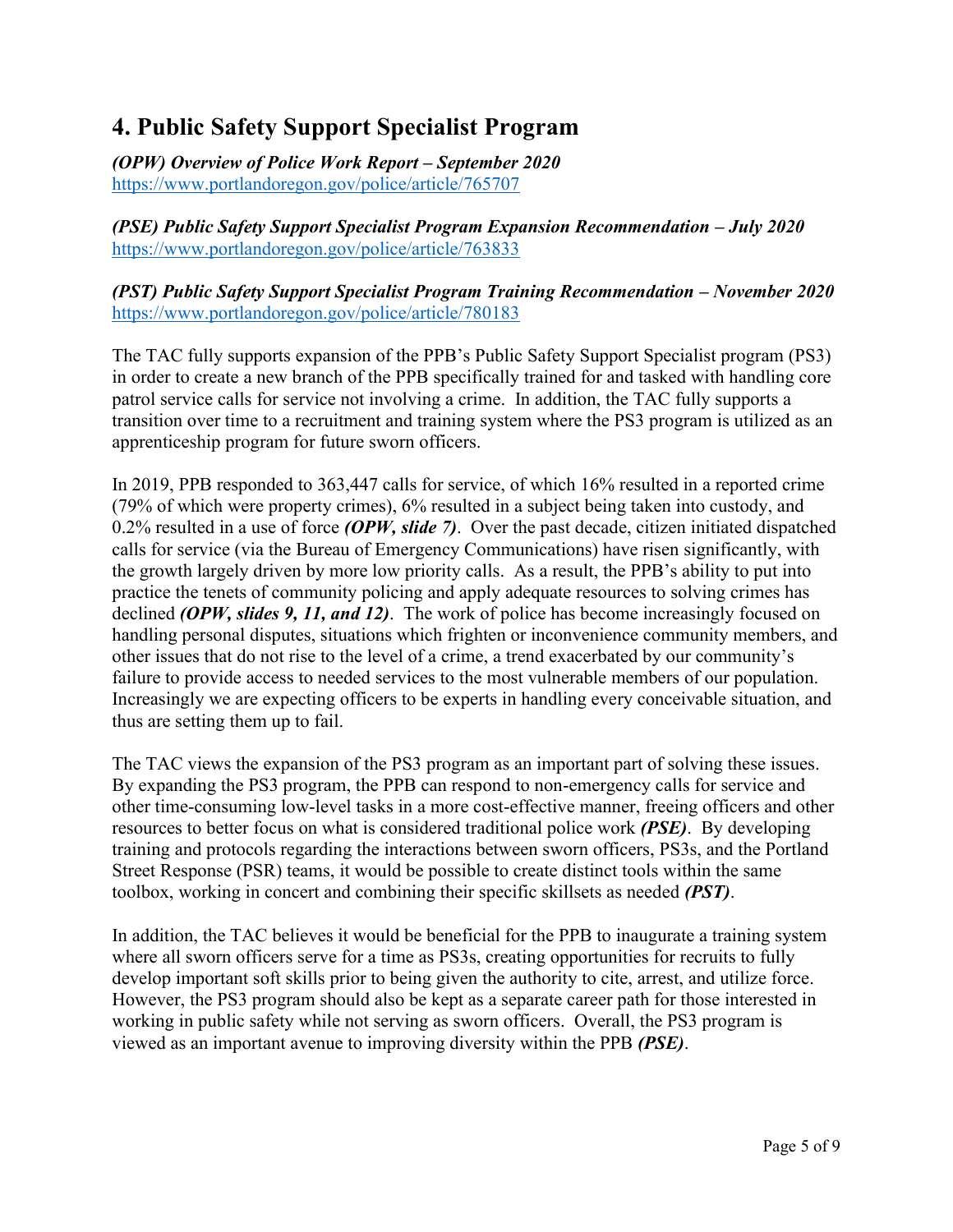## **5. Officer Recruit Education Requirements**

*(OER) Officer Education Requirement Recommendation – March 2021* <https://www.portlandoregon.gov/police/article/780317>

The TAC supports re-raising the minimum education requirement for new sworn officer recruits from a high school diploma or GED to an Associate's college degree or term of military service. The TAC does support recruits with only a high school diploma or GED training to be sworn officers if they first complete a term of service as a PS3. Furthermore, the TAC recommends that the PPB work with local universities and community colleges to develop an updated criminal justice or community policing degree.

In July of 2019, the PPB officially lowered its minimum education requirement for sworn officer recruits from an Associate's college degree or term of military service to a high school diploma or GED, though the minimum age requirement was maintained at twenty-one. This was done to alleviate increasing difficulties in recruiting new officer candidates. Though the combination of the short amount of time the new policy has been in place and the events of 2020 have made an analysis of the effects of the change difficult, early indications suggest issues regarding officer writing skills. Concerns also exist that recruits with only a high school diploma and not much lived experience may not have acquired the skills that would help them navigate interactions with a wide variety of people in varying emotional states. While the TAC believes it is in the community's best interest to return the minimum education requirement to the previous standard, it also recognizes that having an insufficient recruitment pool is also detrimental. Towards this, the TAC believes serving as a PS3 for a period of time would provide hands on experience similar to a secondary education *(OER)*.

#### **6. Comprehensive Officer Wellness Programs**

*(OWP)* Officer Wellness Programs Recommendation – May 2019 <https://www.portlandoregon.gov/police/article/745938>

*(OWT) Officer Wellness Training Feedback – December 2019* <https://www.portlandoregon.gov/police/article/742533> <https://www.portlandoregon.gov/police/article/756740>

The TAC strongly supports the maintaining of and expansion of existing officer wellness programs and trainings which specifically target the improvement of the physical, mental, and emotional health of the PPB's sworn and non-sworn personnel. Such programs have been shown to not only improve organizational effectiveness and efficiency, but to also improve interactions with the public and lower the utilization of force. Consistently putting officers in difficult or traumatic situations without providing the tools needed to cope and heal is viewed as setting them up to fail.

When considering any type of public safety reform, it must be recognized that those serving in positions where there is a high incidence of trauma are at greater risk for post traumatic stress disorder (PTSD) as well as other mental health issues. Furthermore, it must be recognized that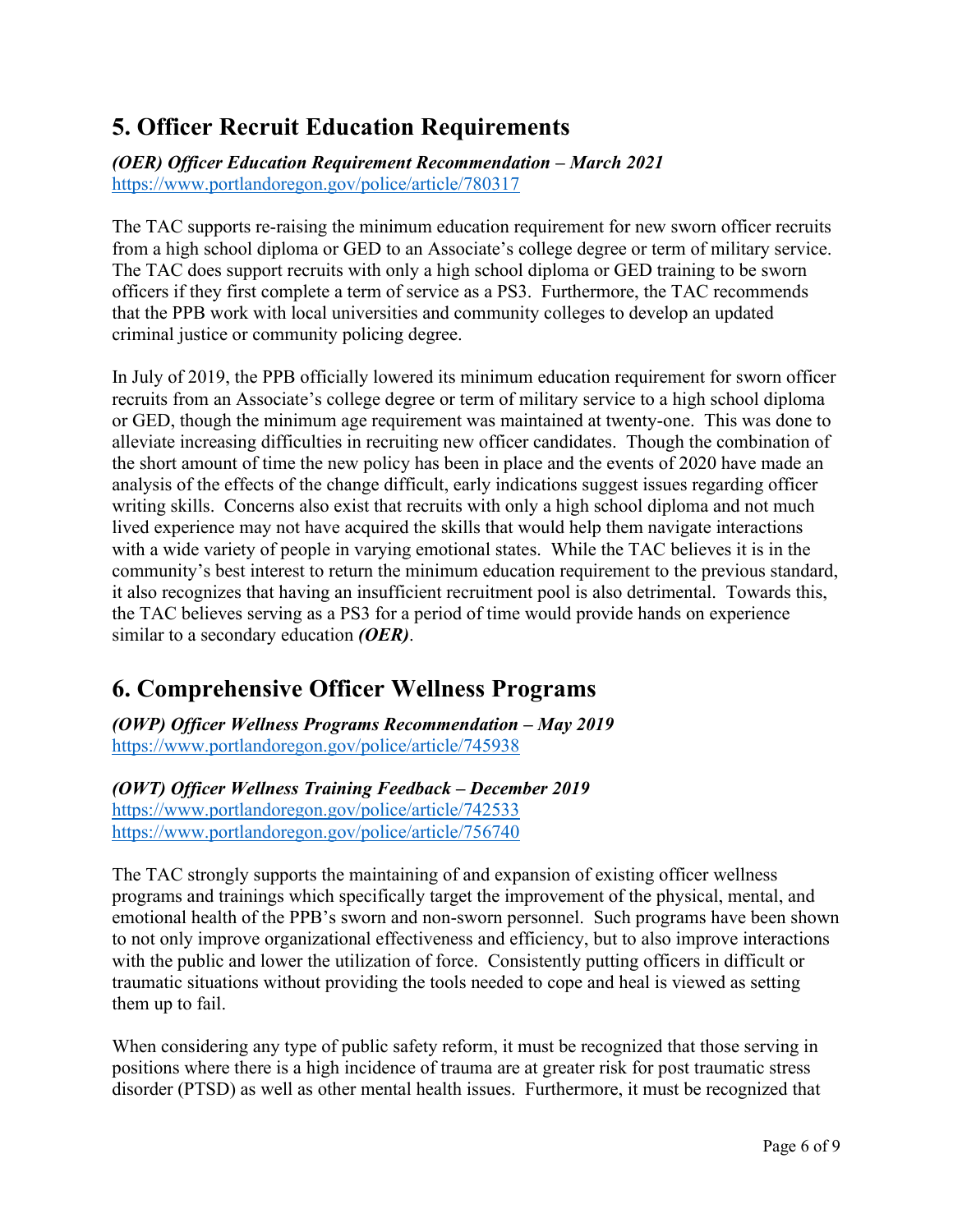even the grind of non-traumatic lower-level calls for service can result in compassion fatigue. Such issues not only affect police officers, but also firefighters, paramedics, and 911 operators. The implications of not addressing these issues are well understood by experts, and officer wellness programs should be recognized as an important pillar of 21st century policing. Officer retention, the use of force, complaints issues against officers, the use of sick days, officer injuries, officer recruitment, and issues of implicit bias can all be tied directly to the effects of unmanaged or mismanaged stress *(OWP)*.

To the credit of the PPB, this has become widely recognized over the past few years, with the officers themselves being the biggest proponents of such reforms. Both programs and training are being put in place to not only improve officer wellness, but to also shift the culture of the PPB regarding the importance of physical, mental, and emotional health *(OWT)*. Continuing to invest in this area will undoubtedly result in further dividends.

#### **7. Concerns Regarding the Use of Deadly Force**

*(FUT)* Changes in Force Utilization Over Time Report – September 2020 <https://www.portlandoregon.gov/police/article/765706>

*(OPW) Overview of Police Work Report – September 2020* <https://www.portlandoregon.gov/police/article/765707>

*(PUF) Patterns in Use of Force Report – July 2020* <https://www.portlandoregon.gov/police/article/763834>

The TAC fully believes in the need to develop better strategies to limit the use of deadly force. Though overall the use of deadly force is limited, averaging 4.8 incidents per year over the past decade, it has an outsized effect on not only the individuals and officers involved, but also their families and loved ones, and the wider communities of Portland. Counter to the hopes of the 2012 Department of Justice Settlement Agreement, though overall uses of force have declined dramatically *(See section 2)*, the use of deadly force has remained largely the same over the same time period *(FUT, OPW, PUF)*. While often the use of deadly force represents a cascading failure of many systems, the PPB shares a responsibility to find and implement tactics and strategies to prevent and limit such incidents.

#### **8. Improving the Strategic Utilization of Data**

*(PUF) Patterns in Use of Force Report – July 2020* <https://www.portlandoregon.gov/police/article/763834>

The TAC fully supports the utilization of data and analyses to not only identify, monitor, and better understand troubling trends in relation to core patrol services, but also utilizing them to proactively prevent or actively mitigate such trends. However, to enable such data utilization, the city must invest in cost-efficient ways of collecting and analyzing it and must overcome resistance within the PPB to such uses of data and analyses. It is also important to avoid the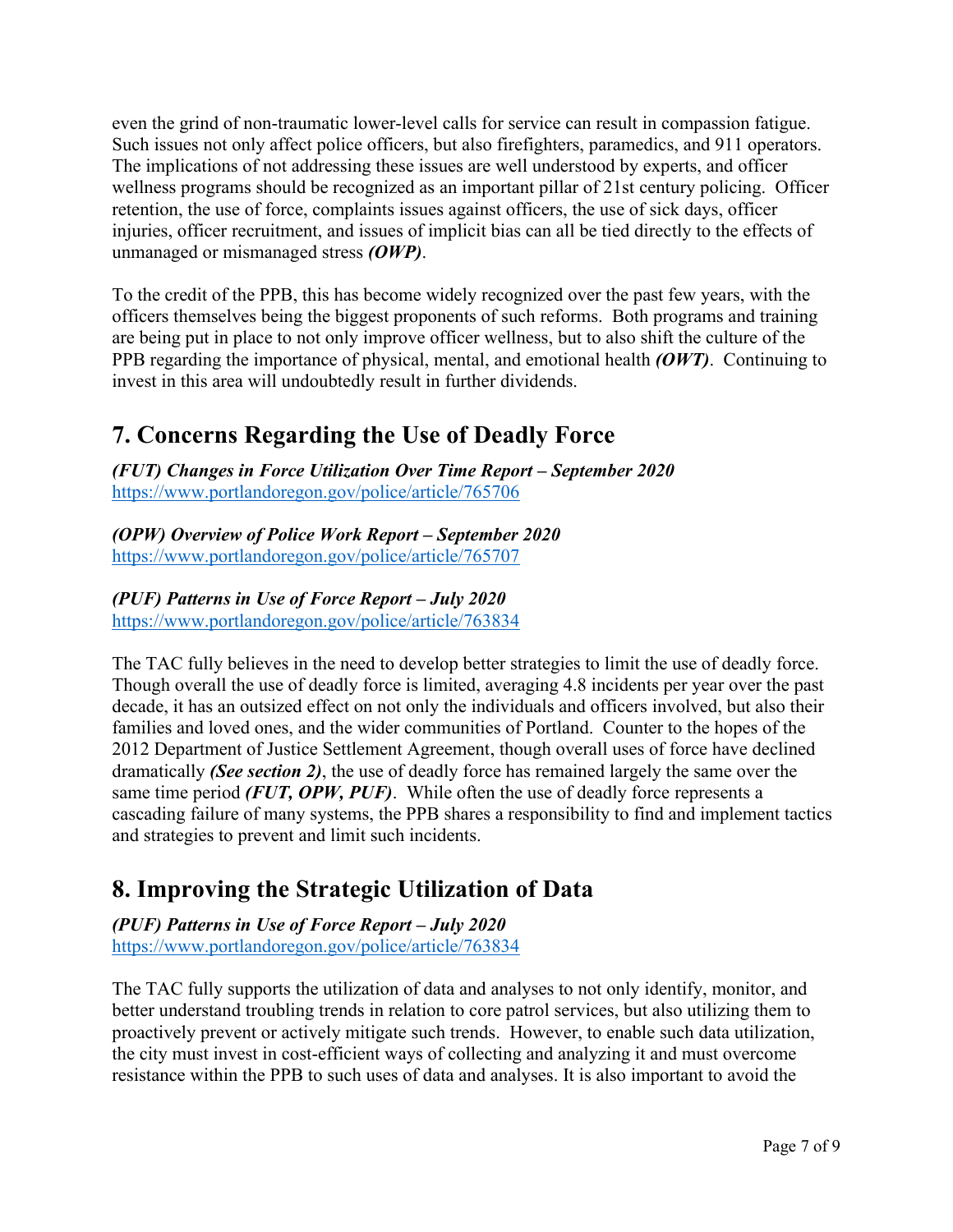negative effects of community leaders pre-emptively and assigning causality to such data based upon their own views and assumptions rather than the logic of analysis.

An example of this is highlighted in the TAC's Patterns in Use of Force Report where data shows that 13 officers are responsible for 25% of the force interactions occurring in the Central Precinct *(PUF, pages 29-36)*. While the immediate reactive response of many when seeing such a statistic may be to demand these officers be identified and disciplined, such a view based upon just this single statistic is incomplete. Are these officers being put into situations more likely to result in force for reasons beyond their control? Are they working in patrol areas where higher usages of force are reported for all officers? Do they have specific training or experience making them better able to safely utilize force when it is deemed necessary? However, just as we cannot assume the worst based upon a single statistic, neither can we automatically assume the best possible explanation either. Repeated force interactions, even if all said interactions are within policy, can suggest issues not readily identifiable by looking at individual reports in order to identify things such as an officer's poor usage of interpersonal skills, conflict resolution, and deescalation strategies. The point is that when seeing such a statistic, the first inclination should not be to make assumptions beyond identifying the need to investigate in more depth.

Holding individual officers accountable via remediation or discipline when their actions are found to be out of policy is important. However, preventing such actions is more important. There is a tendency, by both advocacy groups and the PPB, to focus on the actions of individual officers at single points in time when discussing public safety deficiencies, including relying heavily on individual narratives to support or counter the need for more systematic reform. While such narratives are important pieces of data, it should be noted that only by collectively looking at data over time can the PPB create policies which prevent issues over which it has direct control and better mitigate the effects of issues over which it has little to no control. There is truth in the adage that the plural of anecdote is not evidence.

#### **9. Data Transparency**

*(DDI) Demographic Data Inclusion Recommendation – September 2020* <https://www.portlandoregon.gov/police/article/765708> <https://www.portlandoregon.gov/police/article/745939>

*(FUT)* Changes in Force Utilization Over Time Report – September 2020 <https://www.portlandoregon.gov/police/article/765706>

*(OPW) Overview of Police Work Report – September 2020* <https://www.portlandoregon.gov/police/article/765707>

*(POD) PPB Open Data Portal* <https://www.portlandoregon.gov/police/71673>

*(PUF) Patterns in Use of Force Report – July 2020* <https://www.portlandoregon.gov/police/article/763834>